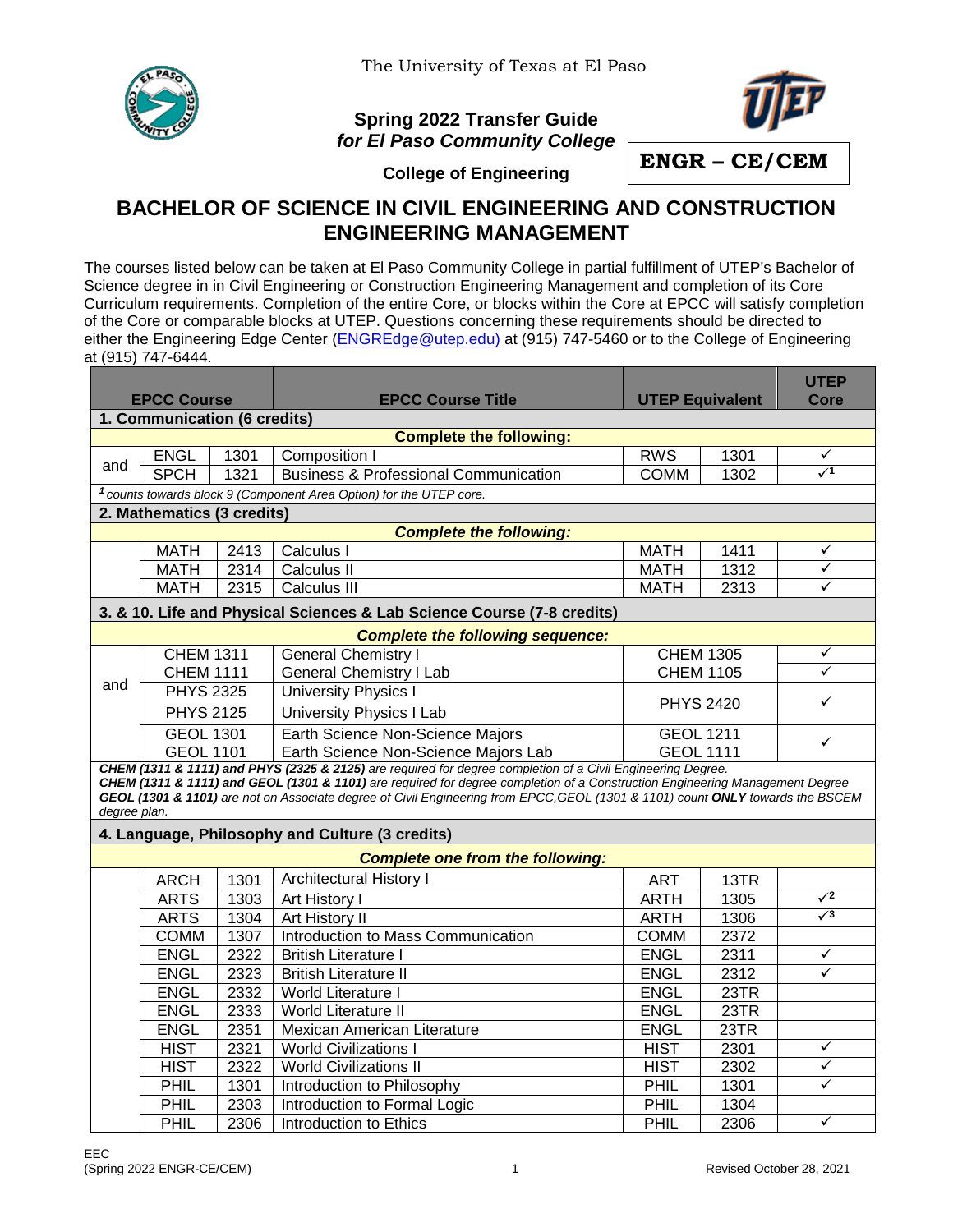|                                                                                              |                                                                                                                                              |              |                                                                                                                                           | <b>UTEP</b>                |              | <b>UTEP</b>  |  |  |  |  |  |
|----------------------------------------------------------------------------------------------|----------------------------------------------------------------------------------------------------------------------------------------------|--------------|-------------------------------------------------------------------------------------------------------------------------------------------|----------------------------|--------------|--------------|--|--|--|--|--|
| <b>EPCC Course</b>                                                                           |                                                                                                                                              |              | <b>EPCC Course Title</b>                                                                                                                  | <b>Equivalent</b>          |              | Core         |  |  |  |  |  |
|                                                                                              | <b>SPAN</b>                                                                                                                                  | 2311         | Intrm Span I                                                                                                                              | <b>SPAN</b>                | 2301         |              |  |  |  |  |  |
|                                                                                              | <b>SPAN</b>                                                                                                                                  | 2313         | Spanish Native/Heritage Speakers I                                                                                                        | <b>SPAN</b>                | 2303         |              |  |  |  |  |  |
|                                                                                              | <b>SPAN</b>                                                                                                                                  | 2315         | Spanish Native/Heritage Speakers II                                                                                                       | <b>SPAN</b>                | 2304         |              |  |  |  |  |  |
|                                                                                              |                                                                                                                                              |              | <sup>2</sup> counts towards block 5 (Creative Arts) for the UTEP core.                                                                    |                            |              |              |  |  |  |  |  |
| <sup>3</sup> counts towards block 5 (Creative Arts) for the UTEP core.                       |                                                                                                                                              |              |                                                                                                                                           |                            |              |              |  |  |  |  |  |
| 5. Creative Arts (3 credits)                                                                 |                                                                                                                                              |              |                                                                                                                                           |                            |              |              |  |  |  |  |  |
|                                                                                              |                                                                                                                                              |              | <b>Complete one from the following:</b>                                                                                                   |                            |              |              |  |  |  |  |  |
|                                                                                              | <b>ARTS</b>                                                                                                                                  | 1301         | Art Appreciation                                                                                                                          | <b>ART</b>                 | 1300         | ✓            |  |  |  |  |  |
|                                                                                              | <b>COMM</b>                                                                                                                                  | 2366         | Film Appreciation                                                                                                                         | <b>FILM</b>                | 1390         | ✓            |  |  |  |  |  |
|                                                                                              | <b>DANC</b>                                                                                                                                  | 2303         | Dance Appreciation                                                                                                                        | <b>DANC</b>                | 1304         | ✓            |  |  |  |  |  |
|                                                                                              | <b>DRAM</b>                                                                                                                                  | 1310         | Theatre Appreciation                                                                                                                      | <b>THEA</b>                | 1313         | ✓            |  |  |  |  |  |
|                                                                                              | <b>MUSI</b>                                                                                                                                  | 1306         | <b>Music Appreciation</b>                                                                                                                 | <b>MUSL</b>                | 1324         | ✓            |  |  |  |  |  |
|                                                                                              | <b>MUSI</b>                                                                                                                                  | 1310         | <b>American Music</b>                                                                                                                     | <b>MUSL</b>                | 1327         | ✓            |  |  |  |  |  |
|                                                                                              |                                                                                                                                              |              |                                                                                                                                           |                            |              |              |  |  |  |  |  |
| 6. American History (6 credits)                                                              |                                                                                                                                              |              |                                                                                                                                           |                            |              |              |  |  |  |  |  |
|                                                                                              |                                                                                                                                              |              | <b>Complete the following:</b>                                                                                                            | <b>HIST</b>                | 1301         | ✓            |  |  |  |  |  |
|                                                                                              | <b>HIST</b><br><b>HIST</b>                                                                                                                   | 1301<br>1302 | <b>United States History I</b>                                                                                                            | <b>HIST</b>                |              | ✓            |  |  |  |  |  |
|                                                                                              |                                                                                                                                              |              | <b>United States History II</b>                                                                                                           |                            | 1302         |              |  |  |  |  |  |
|                                                                                              |                                                                                                                                              |              | 7. Government/Political Science (6 credits)                                                                                               |                            |              |              |  |  |  |  |  |
|                                                                                              |                                                                                                                                              |              | <b>Complete both at the same institution:</b>                                                                                             |                            |              |              |  |  |  |  |  |
|                                                                                              | GOVT                                                                                                                                         | 2305/        | <b>Federal Government</b>                                                                                                                 | <b>POLS</b>                | 2310/        | ✓            |  |  |  |  |  |
|                                                                                              |                                                                                                                                              | 2306         | <b>Texas Government</b>                                                                                                                   |                            | 2311         |              |  |  |  |  |  |
|                                                                                              |                                                                                                                                              |              | It is recommended that both Political Science courses be completed at EPCC then transferred to UTEP or both courses be completed at UTEP. |                            |              |              |  |  |  |  |  |
|                                                                                              |                                                                                                                                              |              | 8. Social & Behavioral Sciences (3 credits)                                                                                               |                            |              |              |  |  |  |  |  |
|                                                                                              |                                                                                                                                              |              | <b>Complete one from the following:</b>                                                                                                   |                            |              |              |  |  |  |  |  |
|                                                                                              |                                                                                                                                              |              | Introduction to Economics                                                                                                                 |                            |              |              |  |  |  |  |  |
|                                                                                              | <b>ECON</b><br><b>ECON</b>                                                                                                                   | 1301<br>2301 |                                                                                                                                           | <b>ECON</b><br><b>ECON</b> | 1301         | ✓            |  |  |  |  |  |
|                                                                                              |                                                                                                                                              | 2302         | Principles of Macroeconomics                                                                                                              | <b>ECON</b>                | 2303<br>2304 | $\checkmark$ |  |  |  |  |  |
|                                                                                              | <b>ECON</b><br><b>PSYC</b>                                                                                                                   | 2301         | Principles of Microeconomics                                                                                                              | <b>PSYC</b>                | 1301         | $\checkmark$ |  |  |  |  |  |
|                                                                                              | <b>PSYC</b>                                                                                                                                  | 2306         | <b>General Psychology</b><br><b>Human Sexuality</b>                                                                                       | <b>PSYC</b>                | 2305         |              |  |  |  |  |  |
|                                                                                              | <b>PSYC</b>                                                                                                                                  | 2314         | Lifespan Growth and Development                                                                                                           | <b>PSYC</b>                | 2310         |              |  |  |  |  |  |
|                                                                                              | SOCI                                                                                                                                         | 1301         |                                                                                                                                           | <b>SOCI</b>                | 1301         | $\checkmark$ |  |  |  |  |  |
|                                                                                              | SOCI                                                                                                                                         | 2301         | Introduction to Sociology<br>Marriage & the Family                                                                                        | SOCI                       | 2315         |              |  |  |  |  |  |
|                                                                                              |                                                                                                                                              |              |                                                                                                                                           |                            |              |              |  |  |  |  |  |
|                                                                                              |                                                                                                                                              |              | 9. Component Area Option (6 credits)                                                                                                      |                            |              |              |  |  |  |  |  |
|                                                                                              |                                                                                                                                              |              | <b>Complete the following:</b>                                                                                                            |                            |              |              |  |  |  |  |  |
| and                                                                                          | <b>EDUC</b>                                                                                                                                  | 1300         | Learning Framework                                                                                                                        | <b>UNIV</b>                | 1301         | ✓            |  |  |  |  |  |
|                                                                                              | <b>ENGL</b>                                                                                                                                  | 1302         | <b>Composition II</b>                                                                                                                     | <b>RSW</b>                 | 1302         | $\sqrt{4}$   |  |  |  |  |  |
|                                                                                              |                                                                                                                                              |              | <sup>4</sup> counts towards block 1 (Communication) for the UTEP core.                                                                    |                            |              |              |  |  |  |  |  |
|                                                                                              |                                                                                                                                              |              | Courses Required for the Engineering Degree in in Civil Engineering and Construction Engineering                                          |                            |              |              |  |  |  |  |  |
|                                                                                              | <b>Management at EPCC/UTEP</b>                                                                                                               |              |                                                                                                                                           |                            |              |              |  |  |  |  |  |
|                                                                                              | <b>ENGR</b>                                                                                                                                  | 1304         | <b>Engineering Graphics I</b>                                                                                                             | <b>MECH</b>                | 1305         |              |  |  |  |  |  |
|                                                                                              | <b>ENGR</b>                                                                                                                                  | 2301         | <b>Engineering Mechanics: Statics</b>                                                                                                     | <b>CE</b>                  | 2315         |              |  |  |  |  |  |
|                                                                                              |                                                                                                                                              |              |                                                                                                                                           |                            |              |              |  |  |  |  |  |
| Additional Courses Required for the Engineering Degree in Civil Engineering and Construction |                                                                                                                                              |              |                                                                                                                                           |                            |              |              |  |  |  |  |  |
| <b>Engineering Management at EPCC/UTEP</b>                                                   |                                                                                                                                              |              |                                                                                                                                           |                            |              |              |  |  |  |  |  |
|                                                                                              | <b>ENGR</b>                                                                                                                                  | 2302         | <b>Engineering Mechanics: Dynamics</b>                                                                                                    | <b>MECH</b>                | 2340         |              |  |  |  |  |  |
|                                                                                              | <b>ENGR</b>                                                                                                                                  | 2308         | <b>Engineering Economics</b>                                                                                                              | <b>CE</b>                  | 23265        |              |  |  |  |  |  |
|                                                                                              |                                                                                                                                              |              |                                                                                                                                           |                            |              |              |  |  |  |  |  |
|                                                                                              | <b>ENGR</b>                                                                                                                                  | 2332         | <b>Mechanics of Materials</b>                                                                                                             | <b>CE</b>                  | 2334         |              |  |  |  |  |  |
|                                                                                              | <sup>5</sup> CE 2326 counts in the Social and Behavioral Sciences block at UTEP and is required for the completion of the BSCE/BSCEM degrees |              |                                                                                                                                           |                            |              |              |  |  |  |  |  |